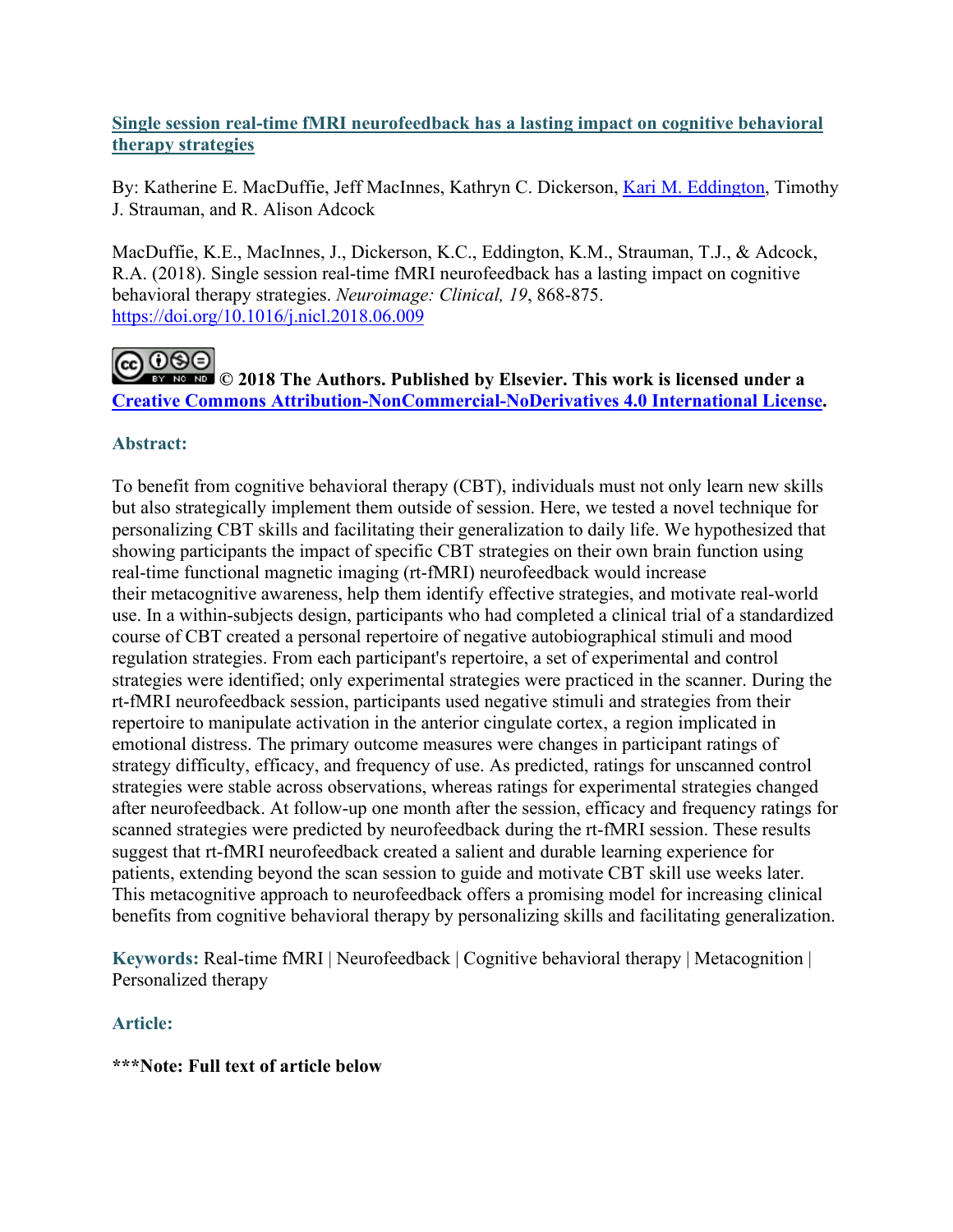Contents lists available at [ScienceDirect](http://www.sciencedirect.com/science/journal/22131582)



# NeuroImage: Clinical



 $\frac{N}{2}$ 

journal homepage: [www.elsevier.com/locate/ynicl](https://www.elsevier.com/locate/ynicl)

# Single session real-time fMRI neurofeedback has a lasting impact on cognitive behavioral therapy strategies

Katherine E. Ma[c](#page-1-2)Duffie $\mathrm{^a}\mathrm{,}$  Jeff MacInnes $\mathrm{^b}\mathrm{,}$  $\mathrm{^b}\mathrm{,}$  $\mathrm{^b}\mathrm{,}$  Kathryn C. Dickerson $\mathrm{^c}\mathrm{,}$  Kari M. E[d](#page-1-3)dington $\mathrm{^d}\mathrm{,}$ Timothy J. Strauman<sup>[e](#page-1-4)</sup>, R. Alison Adcock<sup>[c,](#page-1-2)[e,](#page-1-4)[f,](#page-1-5)\*</sup>

<span id="page-1-0"></span><sup>a</sup> Department of Speech and Hearing Sciences, University of Washington, Seattle, WA, United States

<span id="page-1-1"></span><sup>b</sup> Department of Psychology, University of Washington, Seattle, WA, United States

<span id="page-1-2"></span>c Department of Psychiatry and Behavioral Sciences, Duke University, Durham, NC, United States

<span id="page-1-3"></span><sup>d</sup> Department of Psychology, University of North Carolina at Greensboro, Greensboro, NC, United States

<span id="page-1-4"></span>e Department of Psychology and Neuroscience, Duke University, Durham, NC, United States

<span id="page-1-5"></span>f Department of Neurobiology, Duke University, Durham, NC, United States

#### ARTICLE INFO

Keywords: Real-time fMRI Neurofeedback Cognitive behavioral therapy Metacognition Personalized therapy

#### ABSTRACT

To benefit from cognitive behavioral therapy (CBT), individuals must not only learn new skills but also strategically implement them outside of session. Here, we tested a novel technique for personalizing CBT skills and facilitating their generalization to daily life. We hypothesized that showing participants the impact of specific CBT strategies on their own brain function using real-time functional magnetic imaging (rt-fMRI) neurofeedback would increase their metacognitive awareness, help them identify effective strategies, and motivate real-world use. In a within-subjects design, participants who had completed a clinical trial of a standardized course of CBT created a personal repertoire of negative autobiographical stimuli and mood regulation strategies. From each participant's repertoire, a set of experimental and control strategies were identified; only experimental strategies were practiced in the scanner. During the rt-fMRI neurofeedback session, participants used negative stimuli and strategies from their repertoire to manipulate activation in the anterior cingulate cortex, a region implicated in emotional distress. The primary outcome measures were changes in participant ratings of strategy difficulty, efficacy, and frequency of use. As predicted, ratings for unscanned control strategies were stable across observations, whereas ratings for experimental strategies changed after neurofeedback. At follow-up one month after the session, efficacy and frequency ratings for scanned strategies were predicted by neurofeedback during the rt-fMRI session. These results suggest that rt-fMRI neurofeedback created a salient and durable learning experience for patients, extending beyond the scan session to guide and motivate CBT skill use weeks later. This metacognitive approach to neurofeedback offers a promising model for increasing clinical benefits from cognitive behavioral therapy by personalizing skills and facilitating generalization.

#### 1. Introduction

Efficacious psychotherapies convey clinical benefit in part through learning, often relying on the appropriate application of new skills ([Kazdin, 2007](#page-8-0)). For example, individuals with a disorder like depression may benefit from developing the ability to challenge (or change) negative thoughts, increase positive behaviors, and cope with distressing emotions. While these skills can be practiced during a therapy session, the best outcomes are obtained when individuals successfully incorporate new skills into their daily routines [\(Hundt et al., 2013](#page-8-1)). However, generalization to life outside of the therapy session remains one of the critical challenges of psychotherapy. As dissemination of evidence-based therapies occurs on a broader scale [\(Karlin and Cross,](#page-8-2) [2014\)](#page-8-2), methods to increase successful generalization of therapeutic learning and optimize real-world skill use are needed to improve clinical outcomes.

Several challenges to generalization may be characterized as metacognitive: a patient may have been told that a new skill can be helpful, but without having experienced benefits directly, he or she may not be motivated to use it; we refer to this problem as one of credibility. Alternatively, a patient may have tried a strategy previously and found it to be effective, but if the skill has not yet become a part of his or her daily behavioral repertoire, the cue to implement it depends on its retrievability from memory. We refer to this problem as one of

<https://doi.org/10.1016/j.nicl.2018.06.009> Received 9 February 2018; Received in revised form 5 June 2018; Accepted 7 June 2018 Available online 09 June 2018 2213-1582/ © 2018 The Authors. Published by Elsevier Inc. This is an open access article under the CC BY-NC-ND license (http://creativecommons.org/licenses/BY-NC-ND/4.0/).

<span id="page-1-6"></span><sup>⁎</sup> Corresponding author at: Center for Cognitive Neuroscience, Duke University, Durham, NC, United States. E-mail address: [alison.adcock@duke.edu](mailto:alison.adcock@duke.edu) (R.A. Adcock).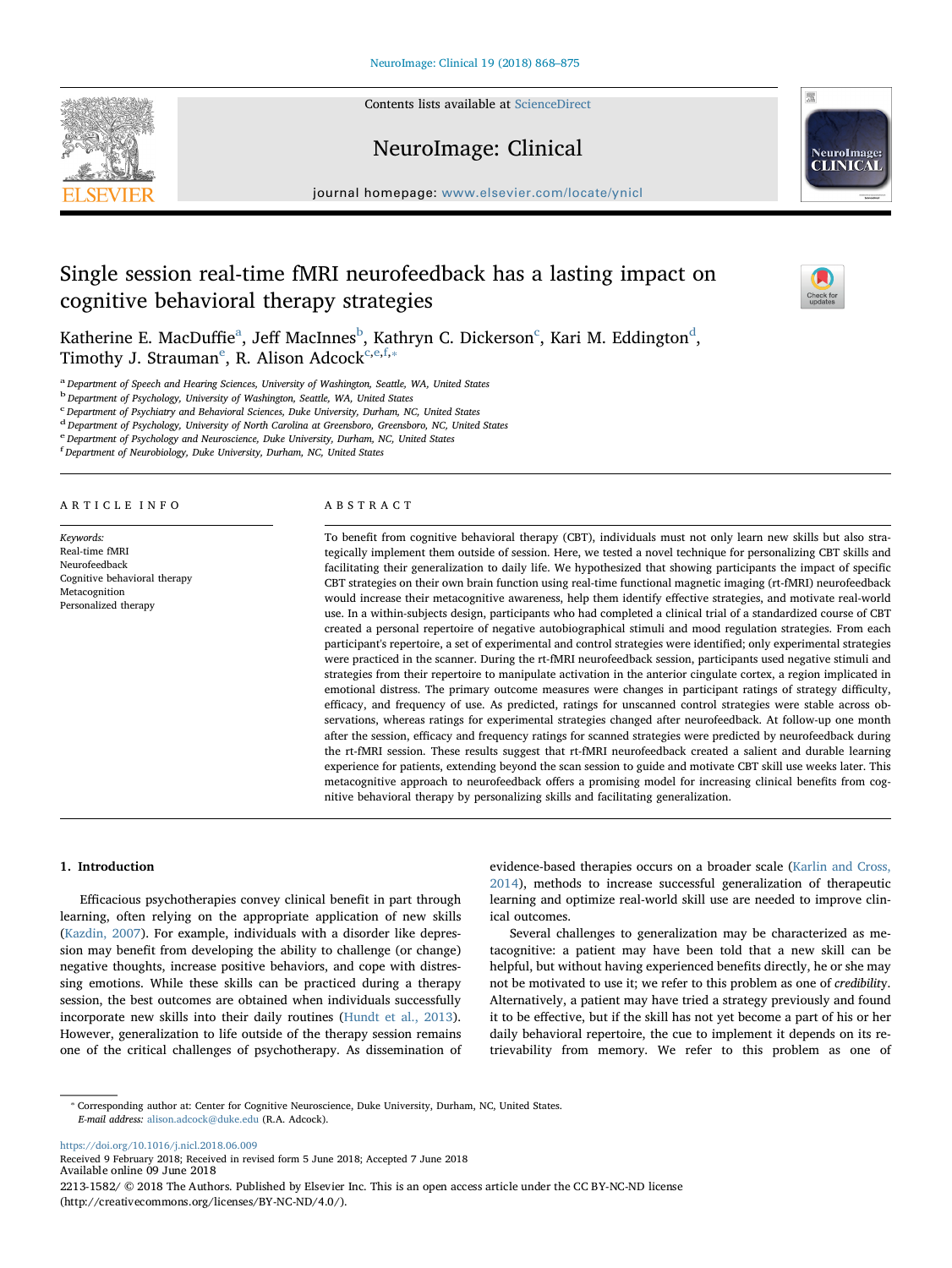availability—if a given skill is not available in memory to be retrieved and used when needed, then it is unlikely to be used outside of session. Critically, since skills must be practiced outside of session to be adequately reinforced, these metacognitive barriers may be an overriding constraint on generalization and progress. Thus, the state of an individual's metacognitive awareness and knowledge about therapeutic techniques may either limit or permit gains from psychotherapy.

An additional challenge concerns how to flexibly apply the skills gained in psychotherapy in response to diverse real-world scenarios. Most learning-based therapies include a rich repertoire of skills and concepts that must be adapted across situations and individuals. Selection of a specific strategy for use in daily life is not trivial, and monitoring the impact of a strategy on one's own symptoms is a complex, cognitively-demanding problem. The ability to efficiently compare and contrast the effects of specific strategies on one's own symptoms and psychobiology is, therefore, another critical constraint on clinical benefit. Improving patients' ability to identify the specific skills that are the most effective for them should support the development of a personalized repertoire of skills and optimize real-world skill use.

# 1.1. Increasing credibility and availability of therapy skills

The notion that psychotherapy can change the brain is intuitive to neuroscientists; neuroscience conceptualizes therapy as a learning experience that confers long-term benefits via alteration of brain structure and function. However, members of the general public are likely to believe that psychotherapy alone is insufficient for treating "biological" mental disorders ([Deacon and Baird, 2009\)](#page-8-3). We aimed to counter this assumption by harnessing the persuasive power of neuroscience information, which appeals to and is considered highly credible by lay audiences ([Fernandez-Duque et al., 2015](#page-8-4); [McCabe and Castel, 2008](#page-8-5); [Weisberg et al., 2008\)](#page-8-6). We hypothesized that a live demonstration of therapy skills changing brain activity would be particularly effective for increasing the credibility of skills learned in therapy. We created such a demonstration using real-time functional magnetic resonance imaging (rt-fMRI) neurofeedback.

In addition to improving credibility, a neurofeedback demonstration of brain activity changing in response to therapy skills is also likely to be salient and memorable for participants, thus increasing the availability of practiced skills. Rt-fMRI neurofeedback is a relatively new technology and one that few people have had the opportunity to experience directly [\(Sulzer et al., 2013\)](#page-8-7). Therefore, we hypothesized that the experience would be novel, and thus more likely to be remembered compared to a more routine laboratory or clinic procedure.

### 1.2. Personalized feedback to aid skill selection

Rt-fMRI neurofeedback is an emerging technology with significant advantages over feedback modalities like EEG or psychophysiology; it offers increased access to subcortical areas and, importantly, anatomical and temporal specificity [\(Linden et al., 2012](#page-8-8); [Sulzer et al., 2013](#page-8-7); [Young et al., 2014](#page-8-9)). Visual feedback depicting activation in a specific structure can be displayed in real time and used to train brain activation or to demonstrate volitional control of brain activity. In the current study, we aimed to show participants the efficacy of specific skills they had learned in therapy to change brain activity, using an idiographic approach that offered neurofeedback corresponding to a personalized repertoire of strategies. This approach aimed not only to enhance general credibility and motivate real-world skill use, but also to inform evaluation of specific skills to improve selection.

#### 1.3. A novel approach to rt-fMRI neurofeedback

The current study aimed to test whether a single rt-fMRI session could enhance metacognitive awareness of the neural changes associated with use of existing skills for regulating negative emotions. We built upon prior rt-fMRI interventions for depression where participants were trained to upregulate brain activation responsive to positive emotions (e.g., [Linden et al., 2012](#page-8-8); [Young et al., 2014](#page-8-9)). Unlike prior studies, however, we did not attempt to teach a new regulation skill to our participants. Here, the scan session consisted entirely of a "test" phase, in which participants could draw their own conclusions about associations between neural activation and previously-learned mood regulation skills. To achieve this, we recruited participants who had prior experience with cognitive behavioral therapy (CBT) and a presumably well-learned set of skills that could be tested inside the MRI scanner.

Our approaches for selecting regions of interest (ROIs) and stimuli for the scan session were idiographic, prioritizing ecological validity and individual differences over standardization. An ROI search was conducted within the anatomical boundaries of the anterior cingulate cortex (ACC) because activation in this region has been shown to correlate with subjective distress and has favorable signal-to-noise ratio for providing real-time neurofeedback ([Hamilton et al., 2011\)](#page-8-10). We selected a unique region of interest (ROI) for each participant to maximize our chances of providing a strong neurofeedback signal to each individual. The stimuli for the scan session were also personalized. Participants reported previously-learned strategies that were effective for controlling mood, and strategies were divided into experimental and control groups. Strategies that were compatible with fMRI (e.g., purely cognitive such as cognitive reframing or focusing on positive emotions) were included as experimental strategies inside the scanner. Some cognitive strategies, as well as those that were not compatible with the scanner (e.g., behavioral such as calling a friend or physical such as breath control), were analyzed as within-subject control strategies (see Supplementary Fig. 1).

To our knowledge, this is the first rt-fMRI study to use a metacognitive rather than feedback-training approach, and the first time that fMRI neurofeedback has been used to support generalization of previously-learned mood regulation strategies. We predicted significant correspondence between the neurofeedback received and outcomes related to skill generalization: subjective efficacy (a measure of credibility) and frequency (a measure of availability) of specific strategy use, one month later. We hypothesized that only those strategies that successfully decreased ACC activation would be rated as more effective and more frequently used following the neurofeedback experience. Similarly, we predicted that, across participants, those who had more success at decreasing ACC activation with their strategies would endorse higher efficacy and frequency of strategy use at follow-up.

# 2. Methods and materials

#### 2.1. Participants

We recruited from a group of 24 participants who had prior diagnoses of depression and had previously completed a standardized course of CBT in a randomized clinical trial ([Eddington et al., 2015](#page-8-11)). We chose this recruitment approach to minimize treatment heterogeneity, as all participants had received equivalent doses of evidence-based treatment delivered in the same clinical setting. Recruiting from this advantageous sample, however, limited our potential sample size; thus, we elected to deliver the active intervention to all participants and utilize a within-subject control.

Potential participants were excluded if they were deemed ineligible for the MRI scan (due to medical/safety concerns;  $n = 3$ ), reported active suicidal ideation and a history of previous attempts ( $n = 1$ ), were not interested in participating  $(n = 3)$ , or did not respond to recruitment calls or emails  $(n = 4)$ . A final sample of 13 participants (11 F; mean age  $= 44$ ) took part in the scan session.

Participants were recruited for their prior therapy experience, rather than diagnostic status, and served as their own controls. Thus, a full diagnostic assessment was not performed. Before enrolling in the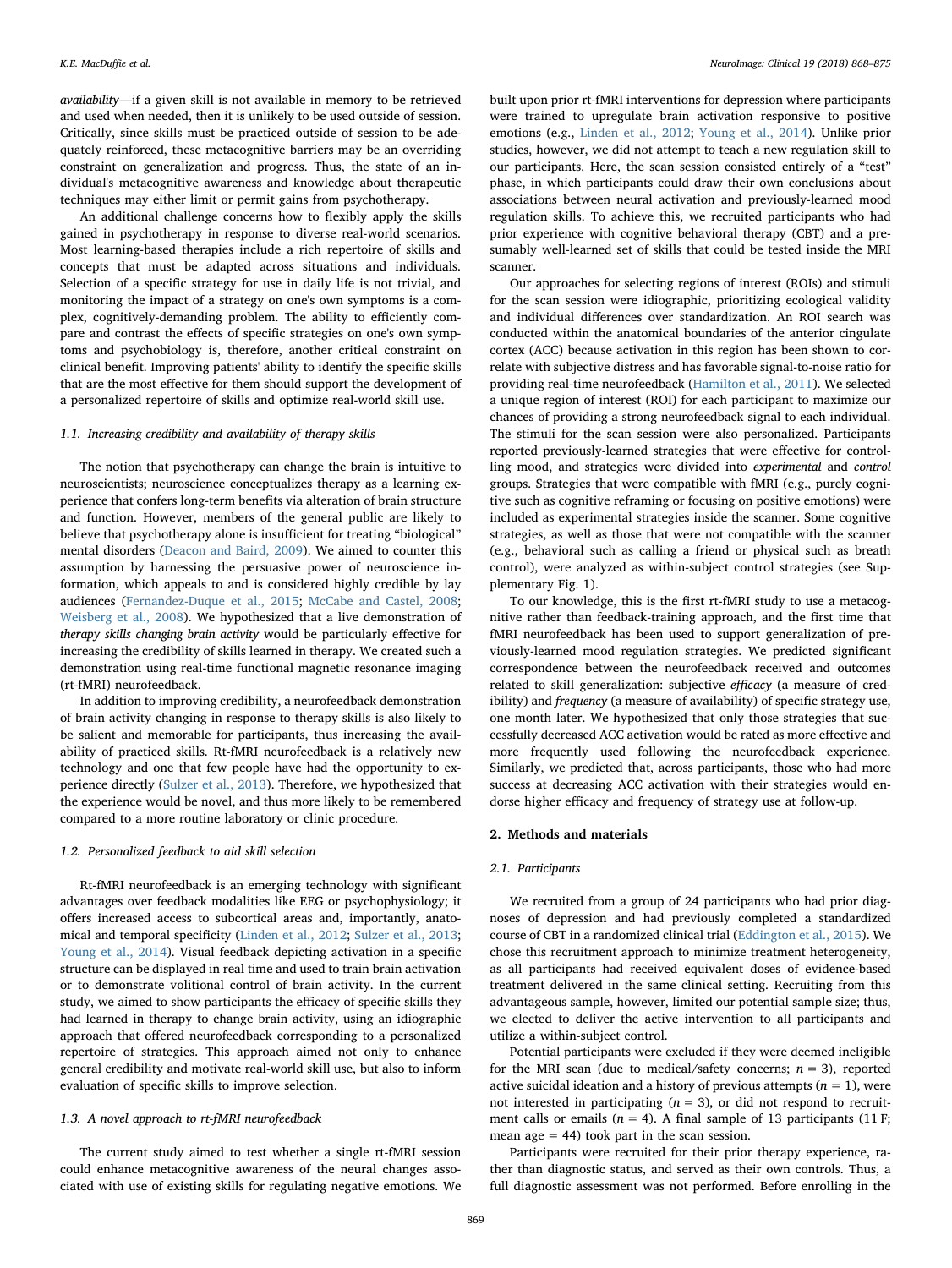<span id="page-3-0"></span>

Fig. 1. Timeline of Study Events. Screening measures were administered at each timepoint for symptom and safety monitoring. At Week 1, the Pre-Scan Interview catalogued and codified each individual participant's repertoire of negative memories (or worries) and of CBT strategies for reg-

ulating negative emotion. At Week 1 (Baseline) and Week 6 (Follow-Up), all strategies were rated for *frequency*, efficacy, and difficulty of use. At Week 2, immediately following the rt-fMRI neurofeedback task runs (Scan Session), all scanned strategies were rated for efficacy and difficulty.

initial CBT trial, a majority of the participants (8/13) had been naïve to therapy and all were medication-naïve. Since completing the trial, three had pursued additional therapy and four had started taking antidepressant medications. On average, 29 months had elapsed since CBT treatment completion (range: 19–39 months.) Although the sample was characterized by mild depressive symptoms on average, there was a wide range of mood symptoms at enrollment, with a mean PHQ-9 score of 8.2 (range: 1–18), and mean BDI-II score of 16 (range: 0–30). A full description of participant characteristics can be found in Supplementary Table 1.

## 2.2. Experimental timeline and strategy ratings

The study took place over a 6-week span ([Fig. 1](#page-3-0)). The Pre-Scan Interview (week 1) and Scan Session (week 2) were both completed in person. The Follow-Up assessment (week 6) was completed remotely using the Qualtrics survey platform. Screening measures were administered at each timepoint for symptom and safety monitoring (i.e., assessing for suicidal ideation or acute distress), but were not primary outcome measures and are not relevant to the current report. All study procedures met ethical standards and were approved by the Duke Medicine Institutional Review Board.

Strategy ratings were collected at the Pre-Scan Interview (hereafter Baseline), during the Scan Session (immediately after participants finished the real-time task runs), and at the 1-month  $Follow-Up$  ([Fig. 1](#page-3-0)). Participants used 7-point Likert-type scales to rate each strategy in terms of efficacy ("how effective is this strategy, on average?"), difficulty of use ("how difficult is it to use this strategy, on average?"), and frequency of use ("how frequently do you use this strategy?"). Our primary hypotheses concerned strategy efficacy, and frequency ratings, which we expected to change in response to neurofeedback. We did not expect difficulty ratings to change in response to neurofeedback.

# 2.3. Pre-scan interview session

A two-hour in-person Pre-Scan Interview was conducted one week prior to the Scan Session. Participants reviewed their therapy experiences and listed 24 negative memories or worries that could be used to trigger negative emotions in the scanner. Each memory or worry was rated for emotionality and level of detail, and identified with a short phrase to be shown in the scanner (e.g., "pool incident" or "Mom's overdue medical bills.")

Participants also identified 8 strategies, learned in therapy or elsewhere, that they believed effective for regulating their mood. All strategies were rated for efficacy, difficulty, and frequency of use. Each strategy was identified with a short phrase to be shown in the scanner (e.g., "examine the evidence").

Each participant's repertoire of strategies was then divided to supply the experimental (for use during the MRI session) and control conditions. The assignment of strategies was not fully random, because some of the strategies listed were incompatible with the MRI environment (e.g., calling a friend) and were necessarily assigned to the control condition (Supplementary Fig. 1). This stratification nevertheless allowed us to compare the stability of ratings across time for strategies used or not used during the scan session.

### 2.4. Scan session

The scan session took place one week after the Pre-Scan Interview. Participants remained in the scanner for 1.5–2 h during collection of structural images, functional localizers, resting state scans, and up to 5 real-time neurofeedback runs.

For each participant, their individual experimental strategies (as identified during the Pre-Scan Interview) were pseudo-randomly paired with the participant's 24 negative memories/worries, such that each strategy appeared an equal number of times. The memory-strategy pairs were randomized for use during the localizer and real-time neurofeedback runs.

# 2.5. Localizer task

The localizer task was comprised of 4 trials. Each trial cycled through three phases—Count, Memory, Strategy—with each phase lasting 30 s ([Fig. 2\)](#page-3-1). During the Count phase, participants counted backwards from a starting value using a specified increment (e.g., 300 by 4). Task instructions for the count phase minimized the potential stress effects of mental subtraction by emphasizing the absence of a target value or penalty for errors. During the Memory phase, participants viewed an idiographic memory/worry cue and were instructed to elaborate on the emotions associated with the memory or worry. During the Strategy phase, participants viewed an idiographic strategy cue and were instructed to employ that specific strategy to regulate their mood.

#### 2.6. Real-time neurofeedback task

The real-time neurofeedback task was identical in structure and timing to the localizer task, except that following each Memory and Strategy phase, participants viewed a brief (5 s) neurofeedback display

> Fig. 2. Rt-fMRI Neurofeedback Task Design. The rtfMRI neurofeedback trial structure is illustrated here. The localizer task was identical except it did not include feedback. Activation in the individualized region of interest (ROI) was presented as neurofeedback following negative memory retrieval or worry (Memory Phase) and regulation (Strategy Phase). Successive trials rotated through each participant's repertoire of memories or worries and strategies, using the personalized phrases generated in the Pre-Scan Interview.

<span id="page-3-1"></span>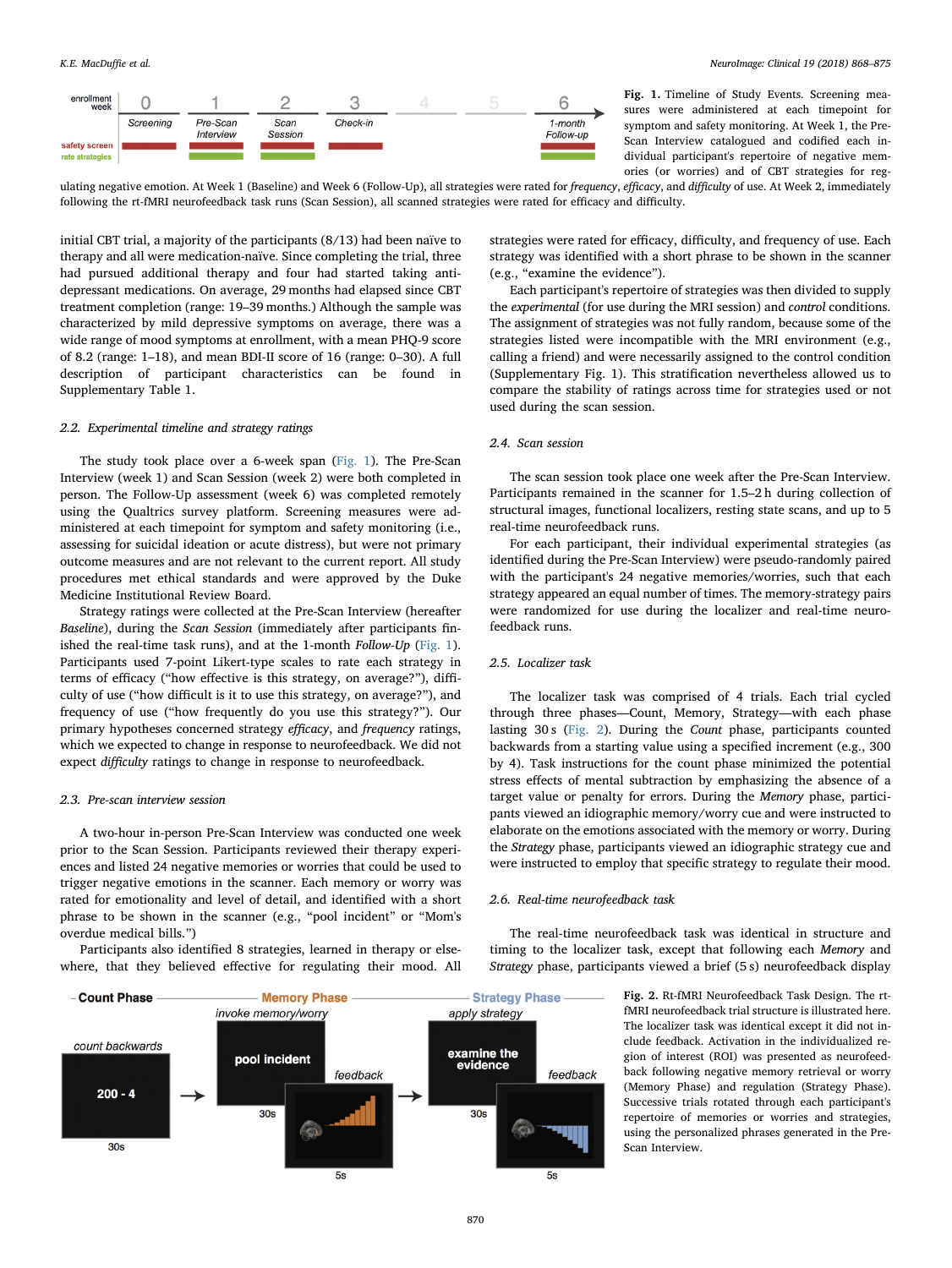<span id="page-4-0"></span>

|      |                |                              | <b>MNI</b> coordinates |       |                |  |  |
|------|----------------|------------------------------|------------------------|-------|----------------|--|--|
|      |                | subj# Anatomical Area        | X                      | Υ     | z              |  |  |
|      | $\mathbf{1}$   | Paracingulate gyrus          | $-4$                   | 46    | -6             |  |  |
|      | $\overline{2}$ | Paracingulate gyrus          | 2                      | 44    | 20             |  |  |
|      | 3              | Paracingulate gyrus          | $-4$                   | 50    | 12             |  |  |
|      | 4              | Paracingulate gyrus          | 2                      | 52    | 8              |  |  |
|      | 5              | Paracingulate gyrus          | 2                      | 48    | 8              |  |  |
|      | 6              | Paracingulate gyrus          | $\theta$               | 52    | -4             |  |  |
|      | 7              | Paracingulate gyrus          | 10                     | 54    | $-4$           |  |  |
|      | 8              | Paracingulate gyrus          | 14                     | 46    | $\overline{4}$ |  |  |
|      | 9              | <b>Anterior Cingulate</b>    | $-4$                   | 24    | 32             |  |  |
|      | 10             | <b>Anterior Cingulate</b>    | 14                     | 44    | 8              |  |  |
|      | 11             | <b>Anterior Cingulate</b>    | $\overline{4}$         | 18    | 26             |  |  |
|      | 12             | Posterior Anterior Cingulate | $-4$                   | $-24$ | 42             |  |  |
| rlan | 13             | Subcallosal Cortex           | -4                     | 28    | $-2$           |  |  |

Fig. 3. Location of Subject-Specific MNI-space ROIs. ROI selection used activation in the individual localizer runs intersected with anatomical priors. Anatomical boundaries reflected prior research implicating anterior cingulate cortex (ACC) in subjective distress. The center coordinate of each subject-specific ROI is listed along with its anatomical label derived from the Harvard-Oxford structural atlas.

indicating fMRI activation during the preceding phase (See [Fig. 2](#page-3-1)). Participants were instructed to remain still in the scanner, and to not intentionally alter respiration rate during strategy use. Participants completed 5 real-time runs, consisting of 4 trials each ( $\sim$ 8 min/run). To minimize potential distress, after each run participants were offered the choice to continue or to end the session.

high ov

#### 2.7. Imaging parameters

no overlap

#### 2.7.1. fMRI acquisition

Functional runs were collected on a 3.0T GE MR750 scanner using an echo-planar sequence with the following parameters: TR, 1 s; TE, 28 ms; flip angle, 90°; voxel size,  $3 \times 3 \times 3.8$  mm; 18 oblique axial slices, parallel to the anterior commissure-posterior commissure axis. The first 8 volumes of each run were discarded to permit stabilization of the net magnetization. Fast spoiled gradient echo high-resolution whole-volume T1-weighted images (voxel size,  $1 \times 1 \times 1$  mm) were acquired.

#### 2.7.2. Presentation of real-time fMRI neurofeedback

The five task runs included neurofeedback after each Memory and Strategy phase, calculated from a participant-specific ACC ROI (see ROI Definition). Real-time fMRI data collection and analysis employed Pyneal, a custom software package developed by the second author (freely available at: [https://github.com/je](https://github.com/jeffmacinnes/pyneal)ffmacinnes/pyneal). Throughout the scan a dedicated real-time analysis computer (running Pyneal) retrieved reconstructed imaging data, calculated average raw BOLD activation within the target ACC ROI, and made those results available to the neurofeedback presentation computer. The neurofeedback presentation consisted of an ascending or descending series of animated signal bars that conveyed the magnitude of fMRI brain activation change in each phase (see [Fig. 2](#page-3-1)).

Feedback values were calculated using the mean signal from within the ROI, and converted to a percent signal change relative to a moving reference value (i.e., the last half of the preceding phase). Use of a moving reference value throughout each run, combined with presenting intermittent feedback at the end of each trial phase (as opposed to continuous feedback throughout each trial) minimized the effects of nuisance sources of noise in the signal (e.g., low frequency scanner drift, physiological artifacts, etc.).

For the Memory phase, participants were instructed to expect increases in brain activation. The neurofeedback value was calculated as the average ROI signal during the last 15 s of the Memory phase minus the average ROI signal during the last 15 s of the preceding Count phase. The feedback range was normalized to [0 to 1] to present relative changes, with any negative values truncated at 0.

For the Strategy phase, participants were instructed to expect decreases in brain activation. The neurofeedback value was calculated as the average ROI signal during the last 15 s of the Strategy phase minus the average ROI signal during the last 15 s of the preceding Memory phase. The feedback range was normalized to [−1 to 0] to present relative changes, with any positive values truncated at 0.

The analytic focus for the present report was the neurofeedback provided to participants, showing the efficacy of strategies (specific and collective) at reducing activation in the Strategy phase relative to the Memory phase.

### 2.8. ROI definition

Participant-specific ROIs were defined using the localizer task. We first ran a GLM modeling activation for the Memory Phase  $>$  [Strategy + Count Phases]. The resulting whole brain z-stat maps were then smoothed at 4 mm FWHM and masked to isolate activated voxels within an anatomically-defined ACC ROI (union of Brodmann Areas 24, 25 and 32; [Maldjian et al., 2003](#page-8-12)). Voxels within this ROI were segregated into clusters based on an activation threshold set at the 95th percentile of all voxel activation. We selected the largest resultant cluster, identified the peak voxel, and constructed a 7-mm spherical ROI centered on this voxel for neurofeedback. For one participant, the peak voxel was from a whole-brain search—and not restricted to anatomical ACC—due to a registration error. Neurofeedback values for this participant did not differ from participants whose ROIs fell within the typical search area. For the majority of participants (8/ 13), the neurofeedback ROI was located in the paracingulate gyrus (Harvard-Oxford anatomical atlas; [Fig. 3](#page-4-0)).

#### 2.9. Data analysis

Our analysis approach focused on whether the neurofeedback experience in the rt-fMRI session predicted changes in strategy efficacy and frequency ratings. Four participants completed fewer than 20 neurofeedback trials; however, there were no associations between the number of neurofeedback trials completed and any of the outcome measures; all ( $ps > 0.2$ ). Pearson correlation coefficients were calculated to assess the relationship between trial-by-trial neurofeedback values and subjective strategy ratings collected at three observation intervals: baseline, during the scan session, and at 1-month follow-up. Pearson correlation coefficients served as our measures of effect size, with r values of 0.1 indicating small, 0.3 indicating moderate, and 0.5 indicating large effect sizes. Finally, the correlation results were replicated in a multi-level model to account for the nested structure of the data. Multi-level models included strategy at the lower level, and participant at the upper level. With a sample size of 13, statistical power is limited to detect effects in such a model ([Maas & Hox, 2005](#page-8-13)). We therefore modeled only fixed effects, as our number of observations per participant (8 strategies, maximum 4 per condition) was insufficient to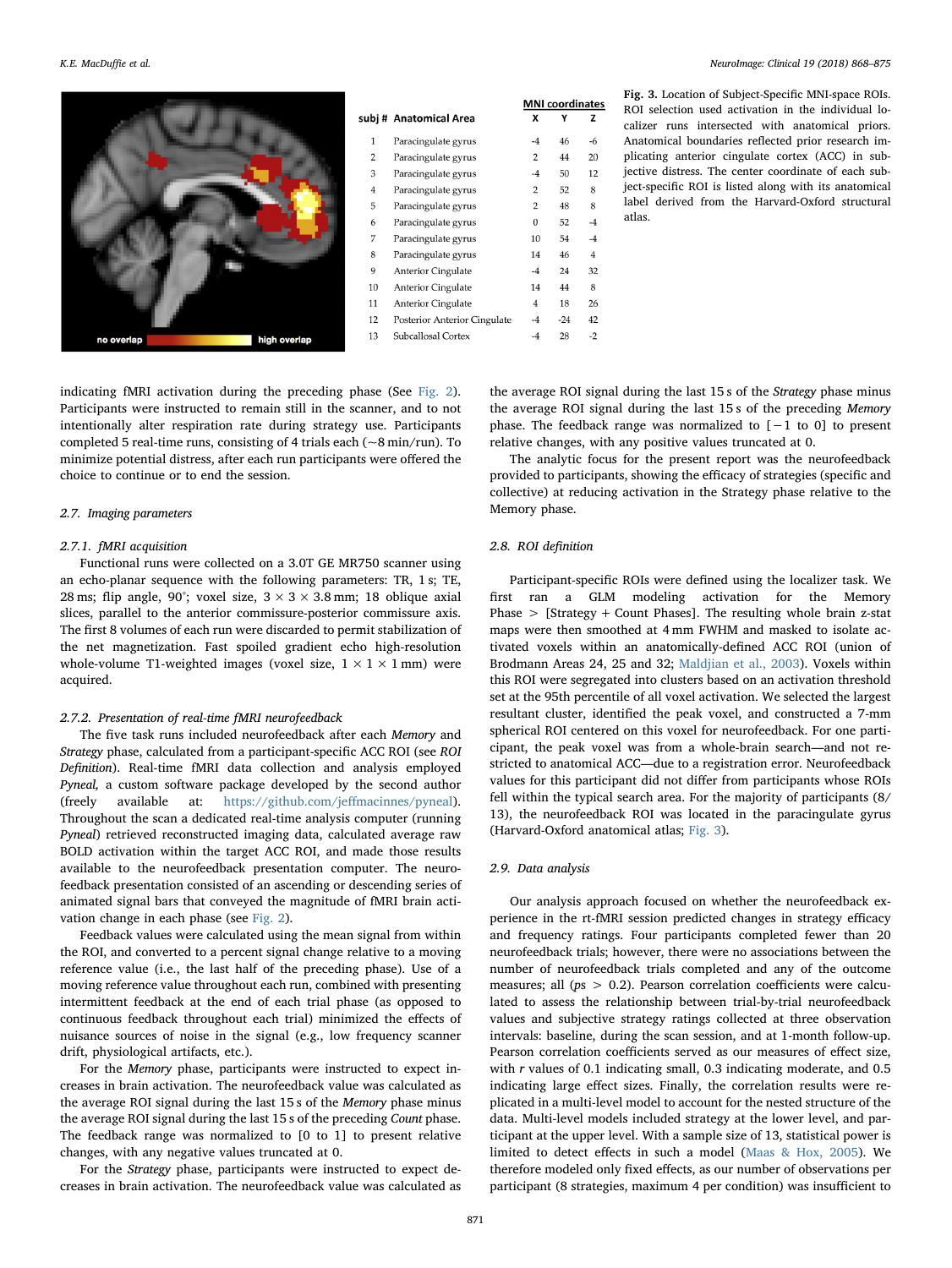model individual differences in slopes. Of note, none of the baseline or treatment history measures (see Supplementary Table 1) correlated significantly with variables of interest (experimental or control strategy ratings at baseline, follow-up, or neurofeedback). Thus, to preserve degrees of freedom, these measures were not included in the multilevel model.

### 3. Results

We hypothesized that observing real-time fMRI neurofeedback depicting the ability of specific strategies to decrease brain activation generated by negative memories or worries would impact participants' awareness of the efficacy of those strategies, and increase the frequency of their use in daily life, but not their perceived difficulty. To test these hypotheses, we looked for correspondence between presented neurofeedback and strategy ratings before versus during the scan session and at 1-month follow-up. We furthermore looked for changes in ratings (between baseline and follow-up) for strategies used in the scanner (experimental) compared to those that were not used (control). For one participant, follow-up strategy ratings were not obtained due to a technical error, leaving a sample size of 12 participants for the followup analyses reported below.

#### 3.1. Experimental vs. control strategies

Experimental and control strategies did not differ on average ratings of frequency, efficacy, or difficulty, either at baseline or at follow-up (univariate tests in repeated measures ANOVA, all  $ps > 0.2$ ). Twosample Kolmogorov-Smirnov tests revealed that the distributions of the ratings for control vs. experimental strategies also did not differ at either baseline or follow-up (all  $Ds < 0.5$ , all  $ps > 0.7$ ). Thus, while experimental strategies may have differed qualitatively from control strategies, there was no significant quantitative difference in their average effectiveness, difficulty, or frequency of use.

Within-subject ratings of control strategies were significantly correlated at baseline and at follow-up (efficacy:  $r = 0.60$ ,  $p = .04$ , power = 0.55; frequency:  $r = 0.70$ ,  $p = .01$ , power = 0.74; difficulty:  $r = 0.57$ ,  $p = .05$ , power = 0.49), suggesting that ratings of the control strategies were stable before and after completion of the fMRI session. In contrast, for experimental strategies, ratings at follow-up were not correlated with ratings at baseline (efficacy:  $r = 0.13$ ,  $p = .68$ , power = 0.05; frequency:  $r = 0.41$ ,  $p = .18$ , power = 0.25; difficulty:  $r = 0.10$ ,  $p = .76$ , power = 0.05), suggesting that the ratings for experimental strategies were not stable and may have changed as a result of the neurofeedback experience.

#### 3.2. Correlations between strategy neurofeedback and strategy ratings

To examine whether the subjective experience of strategy efficacy during the scan session was related to the trial-by-trial presentation of neurofeedback, we examined associations between feedback and ratings for individual strategies (collapsed across subjects). No participants used identical labels for their strategies; thus even if two strategies were similar, they were treated distinctly in this analysis. A total of 50 experimental strategies (3–4 per participant) and 54 control strategies (4–5 per participant) were analyzed. Individual strategies that were associated with a stronger neurofeedback signal (defined as decrease for Strategy relative to Memory in the ROI) were rated as more effective,  $r = -0.31$ ,  $p = .03$ , power = 0.59, and easier to use,  $r = -0.35$ ,  $p = .01$ , power = 0.71, on the day of the scan ([Fig. 4](#page-6-0)). At follow-up four weeks after the scan, strategies that were associated with a stronger feedback signal were rated as more effective,  $r = -0.33$ ,  $p = .03$ , power = 0.65, and more frequently used (at trend level),  $r = -0.26$ ,  $p = .08$ , power = 0.45. This supported our hypothesis that strategies for which neurofeedback demonstrated decreased ROI activation during the scan would be selectively associated with greater selfreported credibility and availability. Neurofeedback was not associated with follow-up difficulty ratings, however,  $r = -0.12$ ,  $p = .40$ , power = 0.13, suggesting that strategies associated with stronger neurofeedback, while easier to use in the scanner, were not easier to use in daily life.

Critical to a conservative test of our hypothesis, we observed that pre-scan baseline ratings of frequency and efficacy for individual strategies were not predictive of feedback values received during the scan ([Fig. 4](#page-6-0)). For efficacy, the correlation of baseline ratings with strategy feedback was non-significant,  $r = -0.12$ ,  $p = .41$ , power = 0.13, and statistically different from the correlation of strategy feedback with 1 month follow-up efficacy ratings, Steiger's  $Z = 2.11$ ,  $p = .03$ . For frequency of use, the correlation of baseline ratings with strategy feedback was non-significant,  $r = -0.08$ ,  $p = .60$ , power = 0.08, and different from the coefficient with 1-month follow-up frequency ratings at trendlevel, Steiger's  $Z = 1.74$ ,  $p = .08$ . For difficulty, the correlation of baseline ratings with strategy feedback was non-significant,  $r = -0.06$ ,  $p = .65$ , power = 0.07, and not statistically different from the correlation of strategy feedback with 1-month follow-up difficulty ratings, Steiger's  $Z = 0.331$ ,  $p = .74$ . Thus, for scanned strategies, baseline ratings did not predict real-time fMRI neurofeedback values, but neurofeedback values did predict efficacy and frequency ratings four weeks after scanning.

#### 3.3. Multi-level model

We used a multi-level model to test the findings from the correlation analysis above taking into account the nested structure of the data. The goal was to test whether feedback values predicted strategy ratings at baseline or follow-up. Both experimental and control strategies were entered into the model; control strategies were assigned a 0 value for the neurofeedback, and thus were reflected as the model intercept (α). Of primary interest was the comparison of associations between experimental strategy ratings (from baseline and follow-up) and neurofeedback.

The fixed effect parameter estimates for the model predicting efficacy ratings are shown in [Table 1](#page-6-1). At the between-subjects level, subjects who received stronger neurofeedback values rated their strategies as more effective at 1-month follow-up,  $\beta_{1,b} = -1.94$ ,  $t = 2.84$ ,  $p$  < .01, but not at baseline,  $β_{0,b} = −0.38$ ,  $t = −0.58$ ,  $p = .56$ . The baseline and follow-up coefficients ( $\beta_{0,b}$ – $\beta_{1,b}$ ) differed at trend-level,  $t = 1.74$ ,  $p = .08$ . Similarly, at the within-subject (strategy) level, strategies that were associated with higher neurofeedback values in the scanner were rated as significantly more effective at 1-month follow-up,  $β_{1,w} = -1.70$ ,  $t = 2.53$ ,  $p = .01$ , but not at baseline.  $β_0 = -0.06$ ,  $t = -0.1$ ,  $p = .92$ . The baseline and follow-up coefficients ( $\beta_{0,w} - \beta_{1,w}$ ) differed at trend-level,  $t = 1.86$ ,  $p = .07$ . These findings confirm the results of the correlational analyses presented above, taking into account the nested structure of the data.

An identical model was run with frequency ratings as the dependent variable. None of the fixed-effect parameter estimates reached significance in the frequency model at baseline or follow-up (all ps > 0.1). A multi-level model with difficulty ratings was not run, given the lack of significant correlations between difficulty ratings and neurofeedback at baseline or follow-up.

# 4. Discussion

The goal of the current study was to test a new technique for increasing metacognitive awareness and demonstrating the efficacy of previously-learned mood regulation skills in a sample of participants who had received cognitive behavioral therapy for depression. Our central hypothesis was that the memorable experience of using cognitive strategies in the scanner and receiving neurofeedback regarding the impact of those strategies on mood-related brain activation would affect participant beliefs and behavior. Specifically, we expected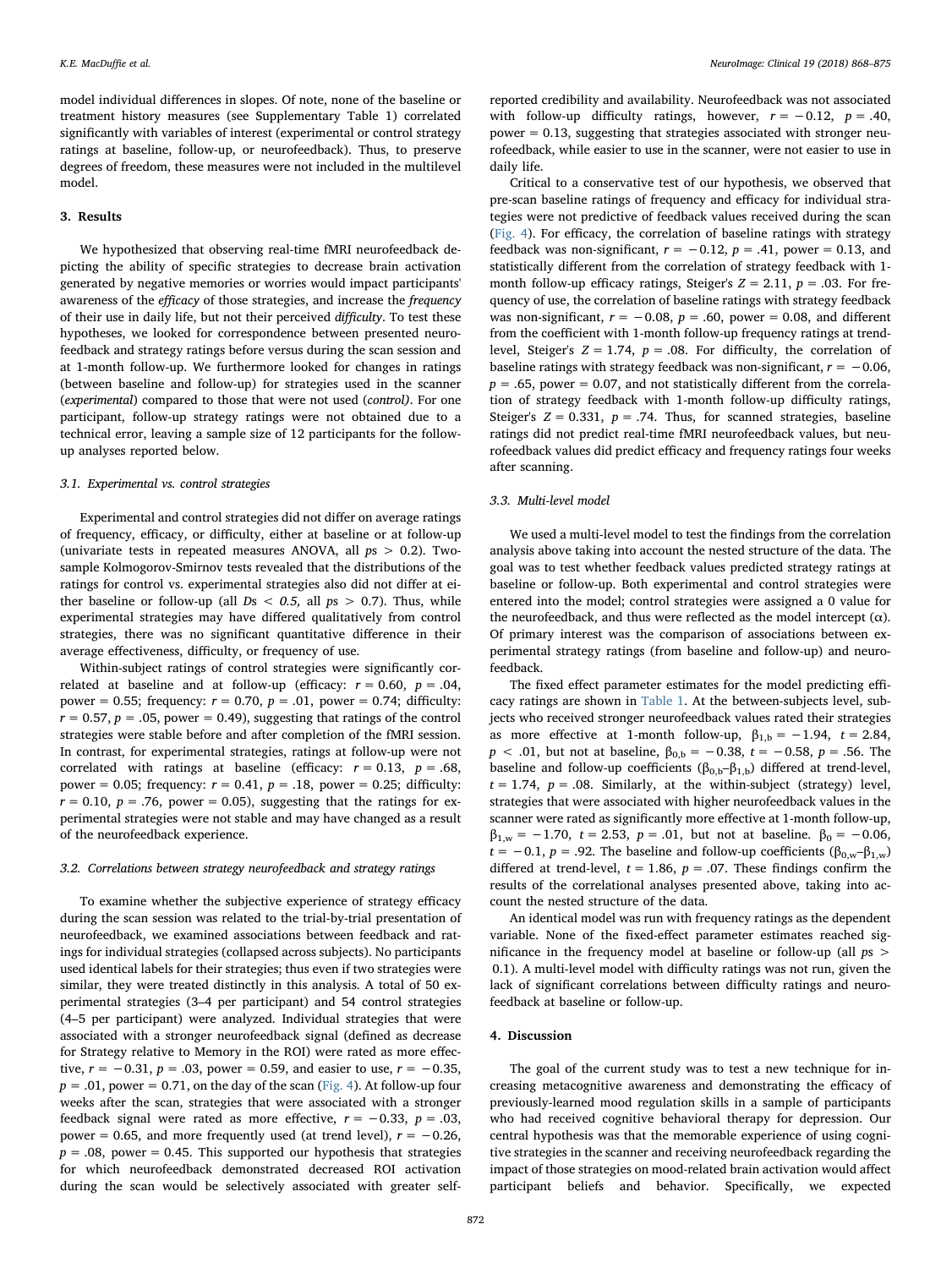<span id="page-6-0"></span>

Fig. 4. Strategy-Neurofeedback Correlations. Note that negative neurofeedback values indicate a reduction in activation from Memory to Strategy Phase (desired outcome). Neurofeedback was not associated with baseline ratings on any measure (first column). A) Efficacy ratings. Strategies associated with stronger neurofeedback (i.e., a larger reduction) were rated as significantly more effective during the scan session and at 1-month follow-up. B) Frequency ratings. Strategies associated with stronger neurofeedback showed a trend towards being rated as more frequently used at 1-month follow-up. C) Difficulty ratings. Strategies associated with stronger neurofeedback were rated as easier to use on the day of the scan session, but not at 1-month follow-up.

### <span id="page-6-1"></span>Table 1

Fixed effects parameter estimates for multi-level model of efficacy ratings at baseline (1.A) and follow-up (1.B), and change from baseline to follow-up (1.C), as a function of strategy neurofeedback.

| Fixed effects                                 | Estimate | (SE) | t       | p            | Lower    | Upper   |  |  |  |  |
|-----------------------------------------------|----------|------|---------|--------------|----------|---------|--|--|--|--|
| 1.A. Baseline efficacy ratings 95% CI         |          |      |         |              |          |         |  |  |  |  |
| Control Strategies $(\alpha_0)$               | 6.05     | 0.21 | 8.8     | < 0.001      | 5.62     | 6.48    |  |  |  |  |
| Feedback (between; $\beta_{0,b}$ )            | $-0.38$  | 0.65 | $-0.58$ | 0.56         | $-1.66$  | 0.90    |  |  |  |  |
| Feedback (within; $\beta_{0,w}$ )             | $-0.06$  | 0.62 | $-0.10$ | 0.92         | $-1.29$  | 1.16    |  |  |  |  |
| 1.B. Follow-up efficacy ratings 95% CI        |          |      |         |              |          |         |  |  |  |  |
| Control Strategies $(\alpha_1)$               | 5.26     | 0.22 | 4.4     | ${}_{0.001}$ | 4.82     | 5.71    |  |  |  |  |
| Feedback (between; $\beta_{1,b}$ )            | $-1.94$  | 0.68 | 2.84    | ${}_{0.01}$  | $-.3.28$ | $-0.59$ |  |  |  |  |
| Feedback (within; $\beta_{1,w}$ )             | $-1.70$  | 0.67 | 2.53    | 0.01         | $-.3.02$ | $-0.37$ |  |  |  |  |
| 1.C. Change from baseline to follow-up 95% CI |          |      |         |              |          |         |  |  |  |  |
| Control strategies $(\alpha_0 - \alpha_1)$    | 0.79     | 0.20 | 3.9     | ${}< 0.001$  | 0.39     | 1.19    |  |  |  |  |
| Between $(\beta_{0,b} - \beta_{1,b})$         | 1.56     | 0.90 | 1.74    | 0.08         | $-0.21$  | 3.32    |  |  |  |  |
| Within $(\beta_{0,w} - \beta_{1,w})$          | 1.64     | 0.88 | 1.86    | 0.07         | $-0.10$  | 3.38    |  |  |  |  |

Note:  $N = 13$  persons, 8 strategies per person, 2 timepoints, total of 208 observations. Due to the small sample size, we took a liberal approach to specifying degrees of freedom, based on the number of observations rather than the number of subjects. All p-values are two-tailed.

neurofeedback to increase participants' metacognitive awareness of the efficacy of specific strategies and thereby affect their likelihood of using those strategies in daily life. The significant correlations between neurofeedback presented in the scanner and the strategy ratings at followup, but not baseline, support this hypothesis: at both the betweensubjects and within-subject level, stronger neurofeedback was associated with higher efficacy ratings four weeks after the scan. We predicted that differentiation of effective vs. ineffective strategies for neuromodulation would also translate into greater motivation to use effective strategies outside of the scanner; indeed, at the within-subject level, there was a marginally significant association between stronger neurofeedback and higher frequency of use four weeks after the scan.

Two additional pieces of evidence support a causal relationship between the neurofeedback and post-scan changes in strategy ratings. First, effectiveness of a strategy in reducing activation in the target ROI after it had been activated by distressing thoughts and memories was not predicted by efficacy or frequency ratings obtained at the pre-scan baseline. Second, neurofeedback selectively affected follow-up ratings of experimental strategies used in the scanner; no relationship was observed between neurofeedback and ratings of unscanned control strategies. Importantly, experimental and control strategies did not differ in efficacy or frequency ratings at baseline, nor at follow-up; thus, the experience of using CBT strategies in the MRI session did not boost a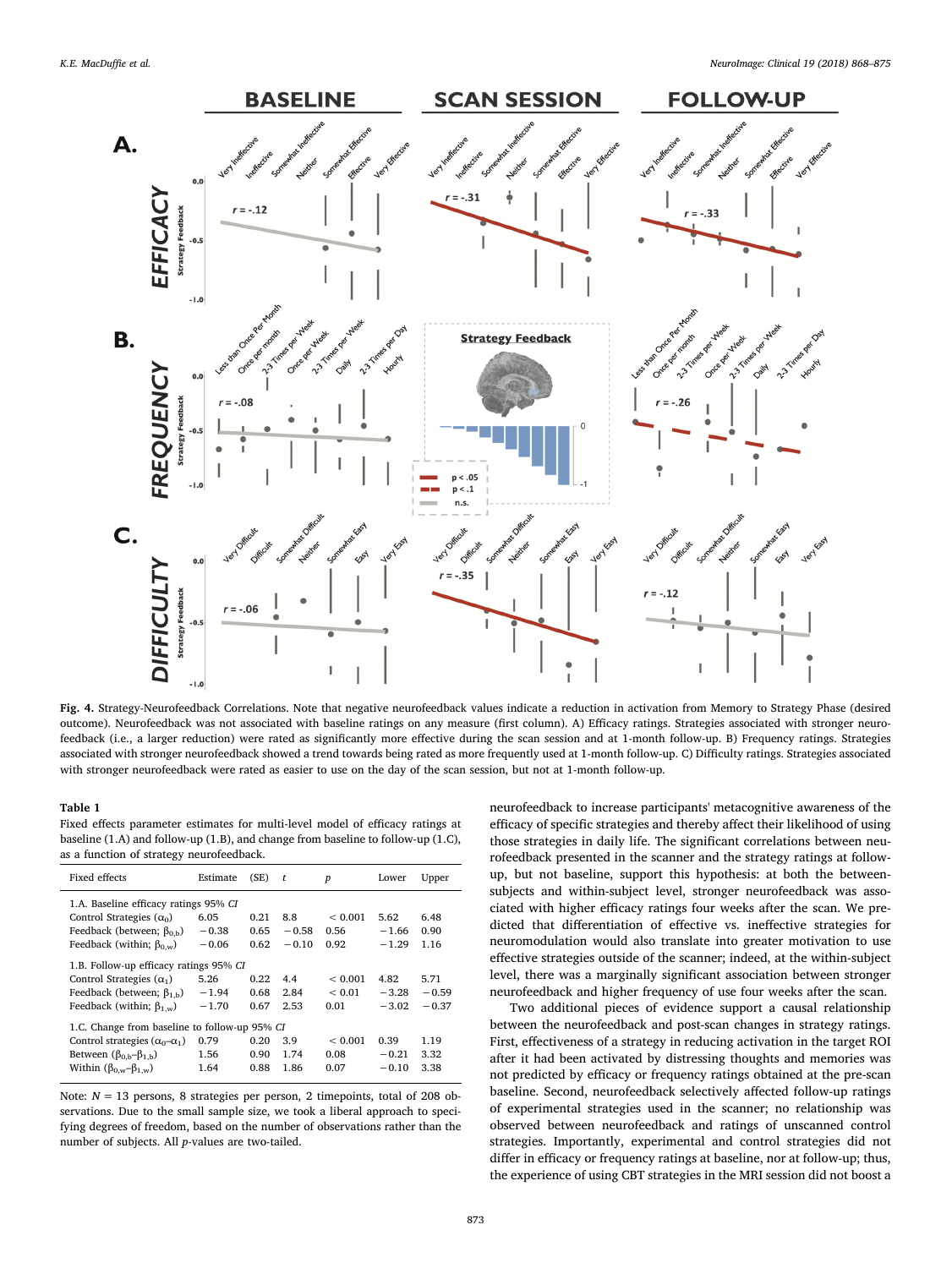general belief in the efficacy of all CBT strategies. Rather, only those strategies that were associated with neurofeedback evidence of their efficacy were rated as more effective and frequently used; moreover, these beliefs were still evident four weeks later. In sum, the finding that neurofeedback was associated with efficacy and frequency ratings only at follow-up—and only for strategies that worked to reduce brain activation in the target ROI—suggests that the context provided by the scan session made for a powerful learning experience with effects that generalized beyond the learning context itself.

Our approach diverges from most previous rt-fMRI training studies because we used neurofeedback as a tool to change beliefs about previously-learned skills rather than to teach or train a new skill. Time in the scanner allowed participants to test associations between their existing repertoire of strategies and changes in brain activation. To our knowledge, this study is the first to use rt-fMRI in this way as a tool for metacognitive awareness rather than skill training, and the first to provide participants who had received CBT with neurofeedback corresponding to their CBT strategy use. This novel approach has both theoretical and practical implications. Theoretically, it offers a salient example of therapeutic applications of declarative memory for enhancing metacognition. Pragmatically, it establishes a mechanistic paradigm for efficacious single-session neurofeedback interventions that could transform clinical practice.

# 4.1. Developing a novel therapeutic approach

The current study represents a proof-of-concept for the development of a novel therapeutic intervention. It demonstrates the feasibility of providing ACC neurofeedback associated with the use of cognitive strategies learned in therapy for depression, or elsewhere. More broadly, it suggests a new avenue for rt-fMRI investigations that move beyond feedback-based training and take full advantage of a human participant's ability to draw connections between an objective, biologically-based signal and subjective internal experience; the potential applications of such a metacognitive approach are numerous. While the current study establishes proof of principle and feasibility, future investigations will be required to demonstrate the efficacy of this novel approach.

The small sample size in the current study—a consequence of our decision to recruit graduates of a clinical trial with standardized CBT experiences—is a significant limitation. Future iterations including a larger sample and independent control groups are now warranted. Control groups could receive no neurofeedback (as in [Linden et al.,](#page-8-8) [2012\)](#page-8-8), or receive neurofeedback from a cortical region not ostensibly involved in mood regulation (as in [Young et al., 2014\)](#page-8-9). An additional limitation is that the results are primarily self-reported behavioral outcomes, so it is possible that the changes in self-reported efficacy and frequency ratings could reflect a reporting bias uncorrelated with the actual experience of use. Although the idea that metacognitions influence clinical course has significant supporting evidence, the relationship remains to be demonstrated in this application. It is also worth noting that three potential participants had medical/physical contraindications for MRI scanning, and one declined to participate due to fear of the MRI scan. This points to a potential problem for generalizability of future rt-fMRI-based interventions, though dedicated education about the MRI environment may mitigate such reactions. Finally, during the pre-scan interview, participants were asked to list effective strategies for regulating their mood. The emphasis on identifying effective strategies for use in the study limited the range of efficacy ratings obtained at baseline (see [Fig. 4A](#page-6-0)). While this approach maximized participants' chances of successful regulation in the scanner, it precluded our ability to observe neurofeedback-associated changes in strategies that were considered less effective or ineffective at baseline.

Although the question of whether strategy use after neurofeedback predicted mood at follow-up is an obvious next step for this research, here we aimed to test a conceptually novel intervention for

personalizing and enhancing motivation to use skills learned in CBT. In our view, an adequate test of the impact of this adjunct intervention on mood will require both additional controls and modeling of how strategy choices post-scan reflect the evidence of efficacy perceived by the participant during neurofeedback. A focus on strategy selection would be preferable to *frequency of use* as a behavioral outcome measure in such research. Indeed, the relationship between frequency of strategy use and mood symptoms is not straightforward—for example, frequency of strategy use has been associated with improved mood dayto-day, but sustained mood improvement after therapy could reduce the number of occasions requiring mood regulation and thus decrease frequency ratings ([Hoet et al., 2018\)](#page-8-14). In addition, future tests of this approach should measure and control for baseline participant characteristics (e.g., symptom severity, medication status, time since treatment completion) which could moderate response to neurofeedback in a larger sample.

Potentially the most powerful application of this technique would be adjunct to a course of cognitive therapy. A majority of participants in the current study were no longer enrolled in therapy, and their memory of therapy content had likely degraded during the time since completing treatment. Providing patients with a neurofeedback experience as strategies are being learned in therapy could iteratively guide personalization of the therapy as well as motivate generalization of skill use outside of the session, accelerating treatment progress and improving long-term remission rates. Generalization of the protocol to different patient populations is also rational [\(Adcock et al., 2005](#page-8-15)), as the same mechanisms of change should apply trans-diagnostically.

# 5. Conclusions

Encouraged by these novel findings, we propose that a single-episode rt-fMRI intervention is a feasible and economical method to enhance the clinical impact of previously-learned cognitive strategies. By linking thoughts and mood states to brain activation, our participants gained 1) a mechanistic understanding of how mood is instantiated in the brain, 2) confidence in their ability to modulate their own brain activity, and 3) information about which strategies were most effective to guide future beliefs and motivation. Taken together, our findings offer the promise of a biologically-based, single-episode catalyst of behavior change that can be flexibly applied to enhance the generalization of therapy skills and improve clinical outcomes. We argue that rt-fMRI protocols such as the one tested here hold promise for helping patients understand the fundamental relationship between their subjective experience and biology. Indeed, this use of rt-fMRI technology to explore auto-biology—or self as a biological system ([MacDu](#page-8-16)ffie and [Strauman, 2017\)](#page-8-16)—has therapeutic implications for beliefs and behavior across a range of psychiatric disorders.

#### Acknowledgements

The authors wish to thank Matthew Scult for his input on study design, Dr. Roger Beaty for his assistance with data collection, and Drs. Vishnu Murty and Shabnam Hakimi for their feedback on an earlier version of the manuscript. The study was supported by NIMH BRAINS award (R01MH094743) to R.A.A. Research reported in this publication was additionally supported by a National Science Foundation Graduate Research Fellowship to K.E.M and the National Center for Advancing Translational Sciences of the National Institutes of Health under Award Number 5KL2TR001115 to K.C.D. The content is solely the responsibility of the authors and does not necessarily represent the official views of the National Institutes of Health.

#### Appendix A. Supplementary data

Supplementary data to this article can be found online at [https://](https://doi.org/10.1016/j.nicl.2018.06.009) [doi.org/10.1016/j.nicl.2018.06.009](https://doi.org/10.1016/j.nicl.2018.06.009).